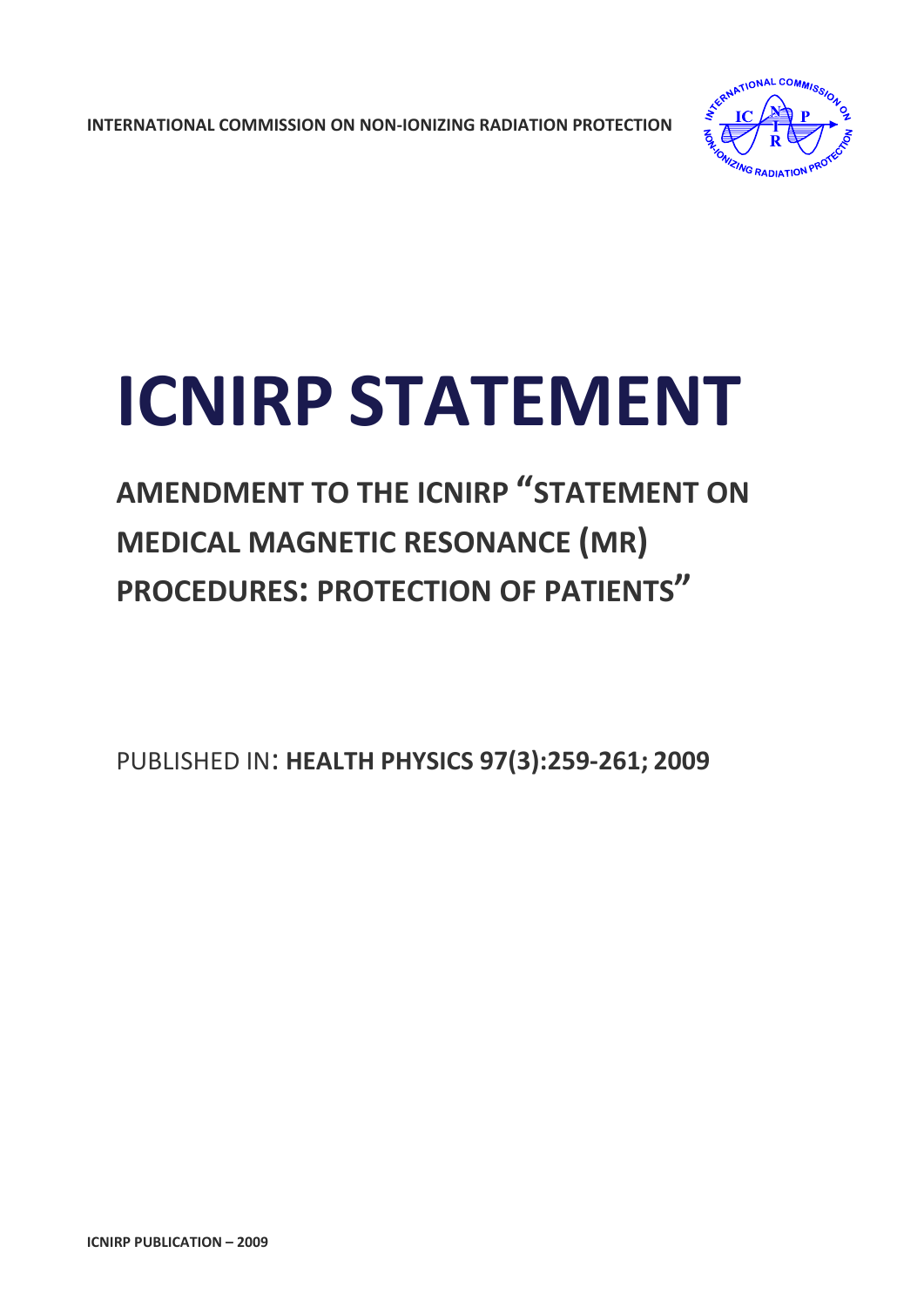### **AMENDMENT TO THE ICNIRP "STATEMENT ON MEDICAL MAGNETIC RESONANCE (MR) PROCEDURES: PROTECTION OF PATIENTS"**

The International Commission on Non-Ionizing Radiation Protection\*

#### **INTRODUCTION**

ICNIRP PUBLISHED in 2004 a statement on the protection of patients undergoing medical magnetic resonance (MR) procedures (ICNIRP 2004). This statement was intended for use by international and national medical device regulatory authorities, MR users and health professionals, and those involved in the design and manufacture of MR equipment for clinical applications. Contraindications, precautions, and safety considerations for the patients were given. Recommendations on research with volunteers were also given.

Since publication of that statement, there have been further studies of the possible health effects of exposure to the high static magnetic field levels used in the new generation of MR systems (summarized by Noble et al. 2005 and AGNIR 2008) and in 2006 the World Health Organization (WHO) published a health risk assessment of static magnetic field exposure (WHO 2006). A revision concerning patient exposure to MR clinical procedures has been made by the UK Health Protection Agency (HPA 2008). In addition, ICNIRP has recently published revised guidance on occupational and general public exposure to static magnetic fields (ICNIRP 2009). These revised guidelines recommend that occupational exposure of the head and trunk should not exceed a spatial peak magnetic flux density of 2 tesla (T) except for the following circumstance. For work applications for which exposures above 2 T are deemed necessary, exposure up to 8 T can be permitted if the environment is controlled and appropriate work practices are implemented to control movement-induced effects. Further guidance was issued regarding exposure of the general public.

In the light of this updated static magnetic field guidance and of the continuing development of MR

For correspondence contact G. Ziegelberger at the above address, or email at info@icnirp.org. (*Manuscript accepted* 26 *May* 2009)

0017-9078/09/0 Copyright © 2009 Health Physics Society technology and its important and wide-ranging applications in clinical diagnosis (Gowland 2005), ICNIRP has decided to issue an amendment of the statement concerning patient exposure to static magnetic fields during these procedures. The advice concerning patient exposure to the switched gradient fields and radiofrequency (RF) fields recommended by ICNIRP (2004) remains current.

#### **RATIONALE**

The following is a brief summary of the conclusions regarding studies of the possible health effects resulting from exposure to static magnetic fields published since the ICNIRP (2004) statement. Most of the new studies have concerned laboratory investigations of effects induced during movement in and around MR systems of up to 7 T and the associated dosimetry regarding movementinduced electric fields and currents.

#### **Dosimetry: movement-induced electric fields and currents**

Time-varying magnetic fields induce electric fields and currents in living tissues in accordance with Faraday's law of induction. Such fields and currents may also be induced by movement in a static magnetic field. In particular, motion along a field gradient or rotational motion, either in a uniform field or in a field gradient, produces a change in flux linkage which induces an electric current, in contrast to linear motion of the body within a uniform static field. With regard to linear movement in a gradient field, the magnitude of the induced currents and associated electric fields increases with velocity of the movement and amplitude of the gradient. Calculations suggest that such induced electric fields will be substantial during normal movement around or within fields  $>2-3$  T (Crozier and Liu 2005), and may account for the numerous reports of vertigo, nausea and flickering light sensations (termed magnetic or magneto-phosphenes) experienced by patients, volunteers and workers moving in the field (Schenck et al. 1992; Chakeres and de Vocht 2005; de Vocht et al.

<sup>\*</sup> ICNIRP, *c/o* BfS—G. Ziegelberger, Ingolstaedter Landstr. 1, 85764 Oberschleissheim, Germany.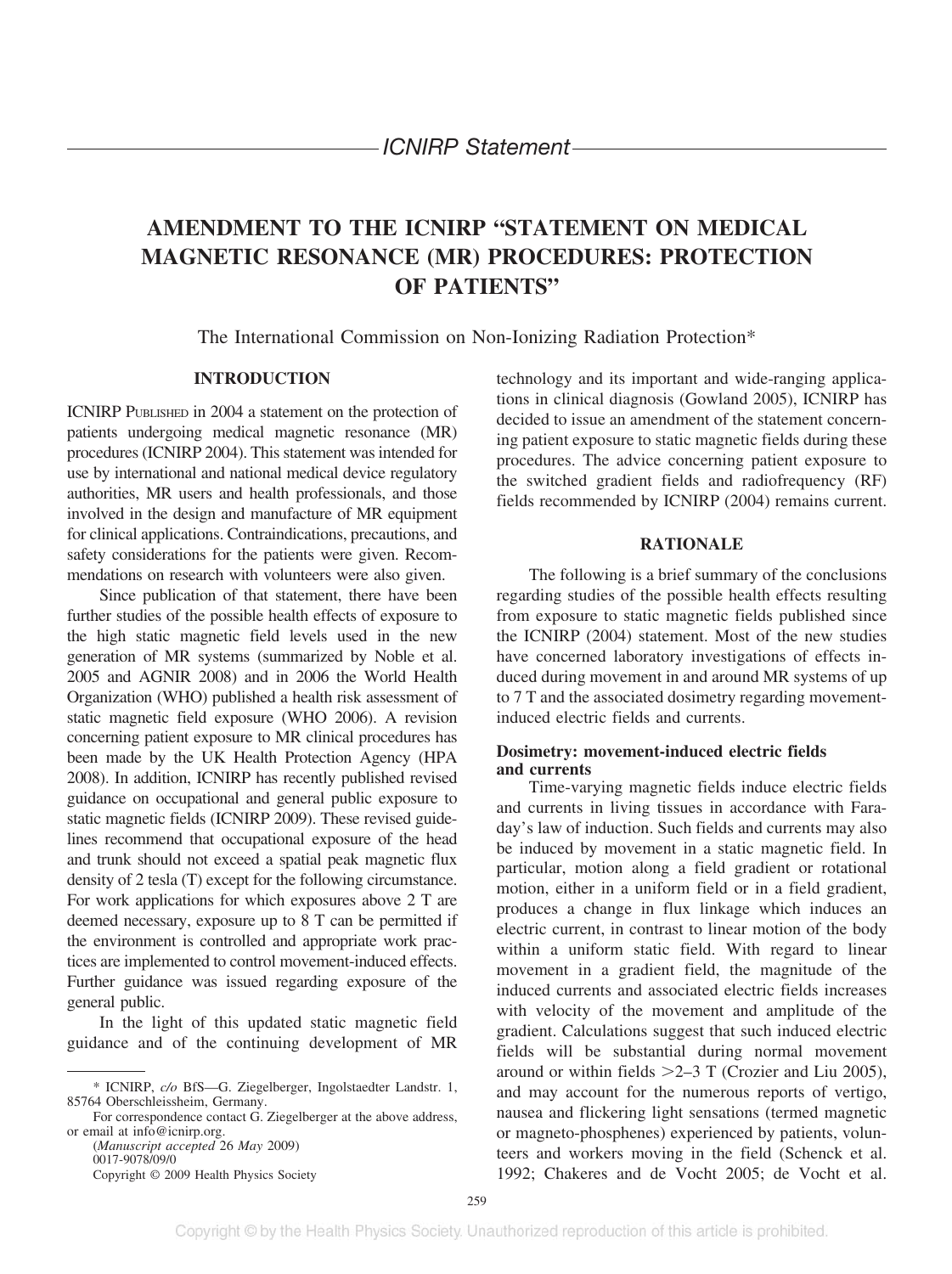2006b). For a body moving at a constant speed of 0.5 m  $s^{-1}$  into a 4 T magnet, Crozier and Liu (2005) estimate the maximum induced electric field strength in the body to be approximately 2 V  $m^{-1}$  (WHO 2007). It should be noted that frequencies associated with body movement are likely to be less than 10 Hz, the frequency below which accommodation decreases the electrical excitability of nerve tissue due to the slow inactivation of the voltage-gated sodium ion channels (Bezanilla 2000).

#### **Laboratory studies**

The conclusion of ICNIRP in 2004 regarding a lack of effects whilst stationary in a static field of 8 T has been confirmed in an MR study in which the static field component was 9.4 T (Atkinson et al. 2007) where no change was seen in heart rate or systolic blood pressure or in other measures of vital functions.

Several studies have reported that individuals exposed to static magnetic fields above 2–3 T experience transient sensory effects associated with motion in a static field gradient such as vertigo, nausea, a metallic taste, and magnetic phosphenes when moving the eyes or head (Schenck et al. 1992; de Vocht et al. 2006a and b; Atkinson et al. 2007). However, the occurrence and severity of these symptoms can be decreased by slowing the rate of motion of an individual through the magnetic field gradient (Chakeres and de Vocht 2005).

The theoretical and experimental basis for magneticfield-induced vertigo experienced by people working in and around strong static magnetic fields has been investigated in some detail by Glover et al. (2007). Movement of volunteers into the bore of a 7 T whole-body magnet at a speed of 0.1 m  $s^{-1}$  resulted in a sensation of rotation (pitch forwards or backwards) in some but not all of the subjects. The direction of apparent rotation was reversed when the orientation of the subject was reversed in relation to the field, e.g., by moving from a supine to a prone position, suggesting an effect of induced current on the neural output of the vestibular system. Head movement within the homogeneous (zero gradient) field at the center of the magnet resulted in mild to severe vertigo-like effects, and in some cases nausea, for up to 30 minutes.

In contrast to movement-induced effects, postural sway was increased in some (less than 50%) of the subjects standing stationary adjacent to the MR scanner in a field of  $\sim 0.8$  T. The effect is thought to be consistent with differences in magnetic susceptibility between the calcite crystals that comprise the otoconia of the vestibular organ and the surrounding fluid.

Sensitivity to these effects varies considerably between individuals. Thresholds for motion-induced vertigo in sensitive people were estimated to be of the order of  $1 T s^{-1}$  for greater than 1 s, and of a field-gradient product of  $1 T<sup>2</sup> m<sup>-1</sup>$ 

for postural sway. The long integration times required for these effects to become apparent are indicative of the relatively low frequency response  $(0.4 - 4 \text{ Hz})$  of the vestibular system (Grossman et al. 1988; Pozzo et al. 1990; MacDougall and Moore 2005).

In conclusion, current information does not indicate any serious health effects resulting from acute exposure to static magnetic fields up to 8 T. It should be noted, however, that such exposures can lead to potentially unpleasant sensory effects such as vertigo during head or body movement.

#### **Epidemiological studies**

ICNIRP (2004) noted that there have been no epidemiological studies performed to assess possible long-term health effects in patients (or volunteers) and recommended that such research be carried out, particularly on individuals such as volunteers with high levels of exposure. It remains the case that there is no specific information regarding possible long-term health effects. Mechanistic considerations however, suggest that any effects are likely to be acute.

#### **RECOMMENDATIONS**

ICNIRP notes that it is the responsibility of medical doctors to balance the risk and benefit to a patient undergoing an MR examination. It remains the case that, as noted by ICNIRP (2004), very little is known about the effects of static magnetic fields in excess of 4 T on the growth and development of fetuses and infants, and therefore some caution may be warranted regarding their imaging above 4 T.

The three-tier approach used previously by ICNIRP (2004) is still considered to afford adequate levels of protection to patients as well as provide no hindrance to routine clinical imaging. Additionally, it provides flexibility for research and for further development of diagnostic procedures. These tiers were, in summary:

- Routine MR examinations for all patients (normal operating mode);
- Specific MR examinations outside the normal operating range, where discomfort and/or adverse effects for some patients may occur. A clinical decision must be taken to balance such effects against foreseen benefits; exposure must be carried out under medical supervision (controlled operating mode); and
- Experimental MR procedures, at levels outside the controlled operating range, for which special ethical approval may be required in view of the potential risks (experimental operating mode).